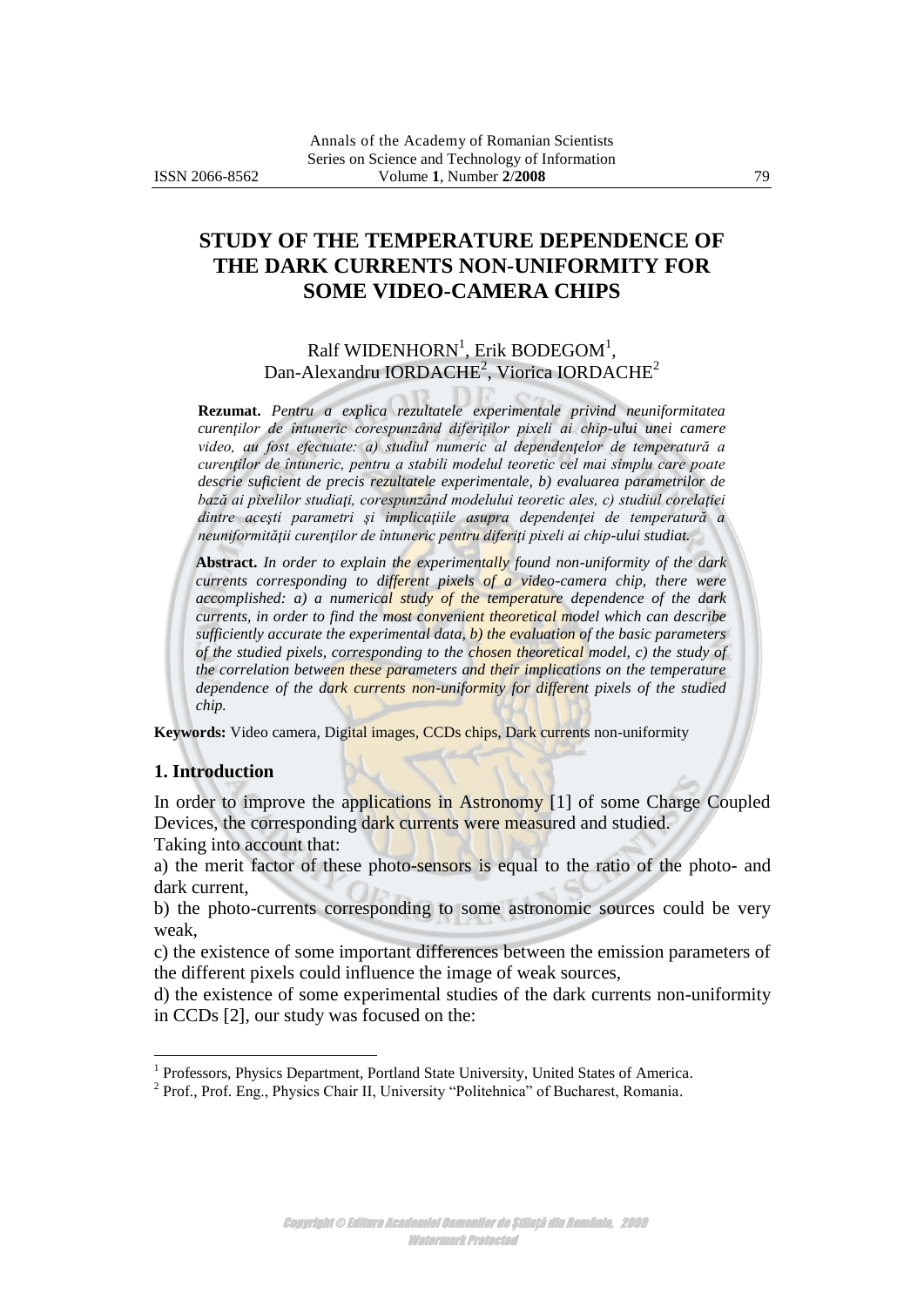(i) numerical analysis of the experimental data concerning the dark currents corresponding to different pixels,

(ii) explanation of the basic features of the statistical (for very large numbers of different pixels) distribution of the dark current values at different temperatures.

## **2. Experimental results**

The dark currents corresponding the charge-coupled devices housed in the Spectra Video Camera SV512V1, as well as their corresponding standard errors, for different temperatures between 222 and 291 K were measured according to the experimental procedures described by work [3].

From beginning, it was found:

(i) the drastic decrease of the dark currents (around of  $10^5$  times) at 222 K, relative to 291 K, that allows a considerably better resolution of the weak intensity images at 222 K,

(ii) the considerable differences (of the magnitude order of 10) among the dark currents of different pixels at the same temperature (see Fig. 1).



**Fig. 1.** Dark current histograms at 232, 252, 271 and 291 K. The average dark current is normalized to  $100 e^{-1}$ s.

The individual values of the dark currents corresponding to 20 pixels, at different temperatures are indicated by Table 1.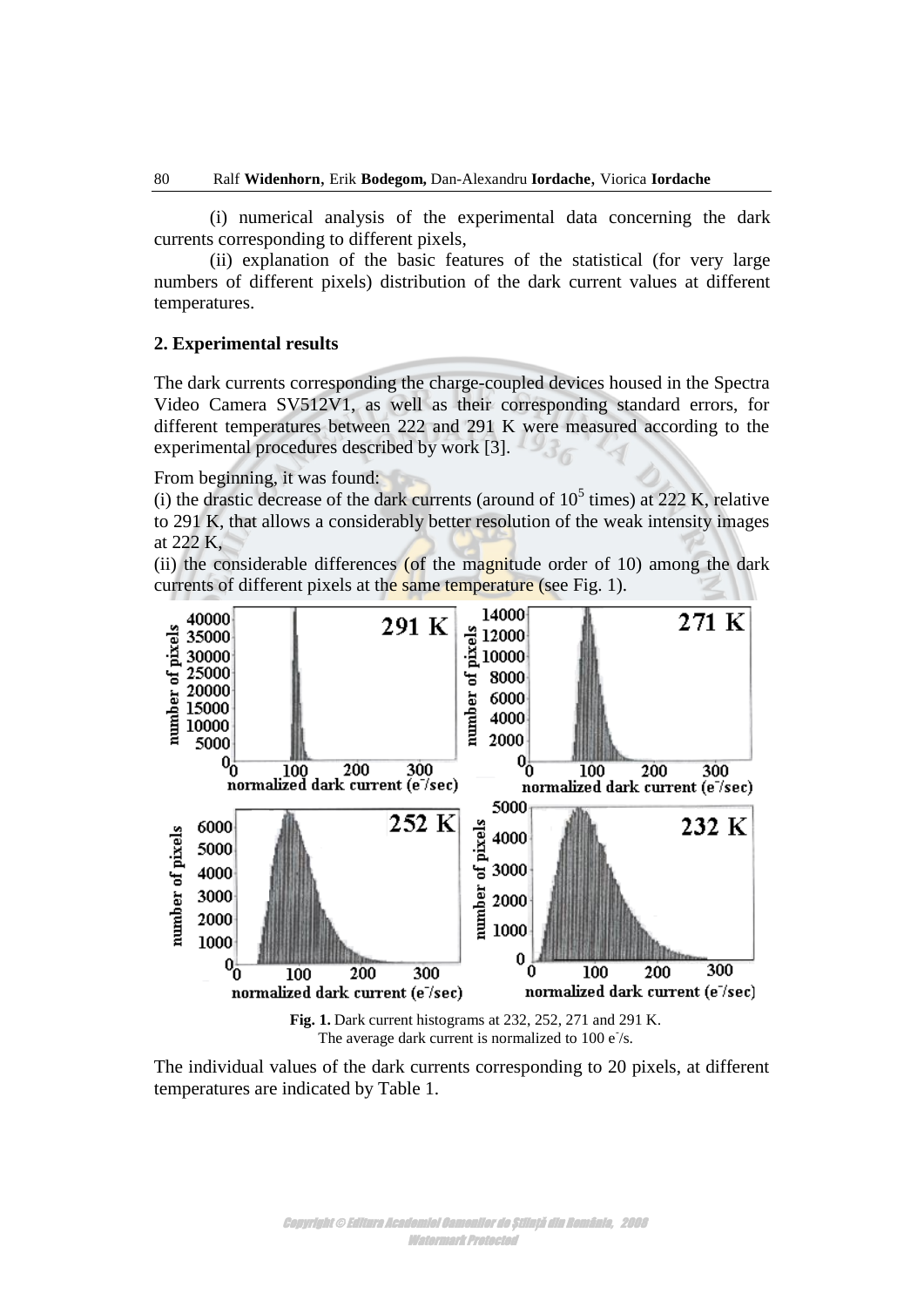# *Table 1*

## **Values of the dark currents (in pulses per second, pps), at different temperatures, corresponding to 20 pixels arbitrarily chosen of the charge-coupled devices (CCDs) housed in the Spectra Video Camera SV512V1**

| 41, 120<br>61, 140<br>121, 200<br>(K)<br>81, 160<br>101, 280<br>222<br>0.001484<br>0.012969<br>0.008295<br>0.006282<br>0.006063<br>$\overline{232}$<br>0.040539<br>0.026228<br>0.034914<br>0.023767<br>0.029031<br>242<br>0.100662<br>0.149438<br>0.129242<br>0.095945<br>0.112173<br>252<br>0.424933<br>0.618465<br>0.526984<br>0.415553<br>0.474378<br>262<br>1.969514<br>2.505146<br>2.218795<br>1.880534<br>2.053744<br>$\overline{271}$<br>9.22872<br>10.75346<br>9.733896<br>8.843086<br>9.471216<br>281<br>44.35249<br>48.04459<br>45.19955<br>43.17259<br>44.65022<br>$\overline{291}$<br>217.7895<br>219.0285<br>214.2660<br>227.3067<br>216.9518<br>Temperature<br>Coordinates $(x, y)$ of the considered pixel<br>141, 220<br>161, 240<br>181, 260<br>221, 300<br>(K)<br>201, 280<br>222<br>0.005350<br>0.006074<br>0.008583<br>0.017147<br>0.015157<br>232<br>0.026559<br>0.023663<br>0.022282<br>0.065254<br>0.053210<br>242<br>0.102486<br>0.093614<br>0.091008<br>0.234979<br>0.189289<br>252<br>0.428868<br>0.398030<br>0.868245<br>0.730125<br>0.440118<br>262<br>1.981857<br>1.838440<br>3.188347<br>2.798395<br>1.941113<br>271<br>9.129981<br>8.892988<br>8.703706<br>12.20961<br>11.44398<br>281<br>43.64158<br>43.45940<br>42.30294<br>52.23446<br>49.53068<br>291<br>215.0924<br>215.9305<br>211.0063<br>237.3687<br>229.4021<br>Coordinates $(x, y)$ of the considered pixel<br>Temperature<br>241, 320<br>261, 340<br>281, 360<br>301, 380<br>321,400<br>(K)<br>222<br>0.006311<br>0.012803<br>0.018370<br>0.014709<br>0.003675 | Temperature | Coordinates $(x, y)$ of the considered pixel |          |          |          |          |  |  |
|----------------------------------------------------------------------------------------------------------------------------------------------------------------------------------------------------------------------------------------------------------------------------------------------------------------------------------------------------------------------------------------------------------------------------------------------------------------------------------------------------------------------------------------------------------------------------------------------------------------------------------------------------------------------------------------------------------------------------------------------------------------------------------------------------------------------------------------------------------------------------------------------------------------------------------------------------------------------------------------------------------------------------------------------------------------------------------------------------------------------------------------------------------------------------------------------------------------------------------------------------------------------------------------------------------------------------------------------------------------------------------------------------------------------------------------------------------------------------------------------------------------------------------------------------------|-------------|----------------------------------------------|----------|----------|----------|----------|--|--|
|                                                                                                                                                                                                                                                                                                                                                                                                                                                                                                                                                                                                                                                                                                                                                                                                                                                                                                                                                                                                                                                                                                                                                                                                                                                                                                                                                                                                                                                                                                                                                          |             |                                              |          |          |          |          |  |  |
|                                                                                                                                                                                                                                                                                                                                                                                                                                                                                                                                                                                                                                                                                                                                                                                                                                                                                                                                                                                                                                                                                                                                                                                                                                                                                                                                                                                                                                                                                                                                                          |             |                                              |          |          |          |          |  |  |
|                                                                                                                                                                                                                                                                                                                                                                                                                                                                                                                                                                                                                                                                                                                                                                                                                                                                                                                                                                                                                                                                                                                                                                                                                                                                                                                                                                                                                                                                                                                                                          |             |                                              |          |          |          |          |  |  |
|                                                                                                                                                                                                                                                                                                                                                                                                                                                                                                                                                                                                                                                                                                                                                                                                                                                                                                                                                                                                                                                                                                                                                                                                                                                                                                                                                                                                                                                                                                                                                          |             |                                              |          |          |          |          |  |  |
|                                                                                                                                                                                                                                                                                                                                                                                                                                                                                                                                                                                                                                                                                                                                                                                                                                                                                                                                                                                                                                                                                                                                                                                                                                                                                                                                                                                                                                                                                                                                                          |             |                                              |          |          |          |          |  |  |
|                                                                                                                                                                                                                                                                                                                                                                                                                                                                                                                                                                                                                                                                                                                                                                                                                                                                                                                                                                                                                                                                                                                                                                                                                                                                                                                                                                                                                                                                                                                                                          |             |                                              |          |          |          |          |  |  |
|                                                                                                                                                                                                                                                                                                                                                                                                                                                                                                                                                                                                                                                                                                                                                                                                                                                                                                                                                                                                                                                                                                                                                                                                                                                                                                                                                                                                                                                                                                                                                          |             |                                              |          |          |          |          |  |  |
|                                                                                                                                                                                                                                                                                                                                                                                                                                                                                                                                                                                                                                                                                                                                                                                                                                                                                                                                                                                                                                                                                                                                                                                                                                                                                                                                                                                                                                                                                                                                                          |             |                                              |          |          |          |          |  |  |
|                                                                                                                                                                                                                                                                                                                                                                                                                                                                                                                                                                                                                                                                                                                                                                                                                                                                                                                                                                                                                                                                                                                                                                                                                                                                                                                                                                                                                                                                                                                                                          |             |                                              |          |          |          |          |  |  |
|                                                                                                                                                                                                                                                                                                                                                                                                                                                                                                                                                                                                                                                                                                                                                                                                                                                                                                                                                                                                                                                                                                                                                                                                                                                                                                                                                                                                                                                                                                                                                          |             |                                              |          |          |          |          |  |  |
|                                                                                                                                                                                                                                                                                                                                                                                                                                                                                                                                                                                                                                                                                                                                                                                                                                                                                                                                                                                                                                                                                                                                                                                                                                                                                                                                                                                                                                                                                                                                                          |             |                                              |          |          |          |          |  |  |
|                                                                                                                                                                                                                                                                                                                                                                                                                                                                                                                                                                                                                                                                                                                                                                                                                                                                                                                                                                                                                                                                                                                                                                                                                                                                                                                                                                                                                                                                                                                                                          |             |                                              |          |          |          |          |  |  |
|                                                                                                                                                                                                                                                                                                                                                                                                                                                                                                                                                                                                                                                                                                                                                                                                                                                                                                                                                                                                                                                                                                                                                                                                                                                                                                                                                                                                                                                                                                                                                          |             |                                              |          |          |          |          |  |  |
|                                                                                                                                                                                                                                                                                                                                                                                                                                                                                                                                                                                                                                                                                                                                                                                                                                                                                                                                                                                                                                                                                                                                                                                                                                                                                                                                                                                                                                                                                                                                                          |             |                                              |          |          |          |          |  |  |
|                                                                                                                                                                                                                                                                                                                                                                                                                                                                                                                                                                                                                                                                                                                                                                                                                                                                                                                                                                                                                                                                                                                                                                                                                                                                                                                                                                                                                                                                                                                                                          |             |                                              |          |          |          |          |  |  |
|                                                                                                                                                                                                                                                                                                                                                                                                                                                                                                                                                                                                                                                                                                                                                                                                                                                                                                                                                                                                                                                                                                                                                                                                                                                                                                                                                                                                                                                                                                                                                          |             |                                              |          |          |          |          |  |  |
|                                                                                                                                                                                                                                                                                                                                                                                                                                                                                                                                                                                                                                                                                                                                                                                                                                                                                                                                                                                                                                                                                                                                                                                                                                                                                                                                                                                                                                                                                                                                                          |             |                                              |          |          |          |          |  |  |
|                                                                                                                                                                                                                                                                                                                                                                                                                                                                                                                                                                                                                                                                                                                                                                                                                                                                                                                                                                                                                                                                                                                                                                                                                                                                                                                                                                                                                                                                                                                                                          |             |                                              |          |          |          |          |  |  |
|                                                                                                                                                                                                                                                                                                                                                                                                                                                                                                                                                                                                                                                                                                                                                                                                                                                                                                                                                                                                                                                                                                                                                                                                                                                                                                                                                                                                                                                                                                                                                          |             |                                              |          |          |          |          |  |  |
|                                                                                                                                                                                                                                                                                                                                                                                                                                                                                                                                                                                                                                                                                                                                                                                                                                                                                                                                                                                                                                                                                                                                                                                                                                                                                                                                                                                                                                                                                                                                                          |             |                                              |          |          |          |          |  |  |
|                                                                                                                                                                                                                                                                                                                                                                                                                                                                                                                                                                                                                                                                                                                                                                                                                                                                                                                                                                                                                                                                                                                                                                                                                                                                                                                                                                                                                                                                                                                                                          |             |                                              |          |          |          |          |  |  |
|                                                                                                                                                                                                                                                                                                                                                                                                                                                                                                                                                                                                                                                                                                                                                                                                                                                                                                                                                                                                                                                                                                                                                                                                                                                                                                                                                                                                                                                                                                                                                          |             |                                              |          |          |          |          |  |  |
|                                                                                                                                                                                                                                                                                                                                                                                                                                                                                                                                                                                                                                                                                                                                                                                                                                                                                                                                                                                                                                                                                                                                                                                                                                                                                                                                                                                                                                                                                                                                                          |             |                                              |          |          |          |          |  |  |
|                                                                                                                                                                                                                                                                                                                                                                                                                                                                                                                                                                                                                                                                                                                                                                                                                                                                                                                                                                                                                                                                                                                                                                                                                                                                                                                                                                                                                                                                                                                                                          |             |                                              |          |          |          |          |  |  |
|                                                                                                                                                                                                                                                                                                                                                                                                                                                                                                                                                                                                                                                                                                                                                                                                                                                                                                                                                                                                                                                                                                                                                                                                                                                                                                                                                                                                                                                                                                                                                          | 232         | 0.033265                                     | 0.057419 | 0.072716 | 0.060266 | 0.007298 |  |  |
| 242<br>0.123681<br>0.210351<br>0.253919<br>0.218637<br>0.039933                                                                                                                                                                                                                                                                                                                                                                                                                                                                                                                                                                                                                                                                                                                                                                                                                                                                                                                                                                                                                                                                                                                                                                                                                                                                                                                                                                                                                                                                                          |             |                                              |          |          |          |          |  |  |
| 252<br>0.501478<br>0.967605<br>0.244018<br>0.818504<br>0.812199                                                                                                                                                                                                                                                                                                                                                                                                                                                                                                                                                                                                                                                                                                                                                                                                                                                                                                                                                                                                                                                                                                                                                                                                                                                                                                                                                                                                                                                                                          |             |                                              |          |          |          |          |  |  |
| 262<br>2.086141<br>3.116074<br>3.481746<br>3.061305<br>1.421787                                                                                                                                                                                                                                                                                                                                                                                                                                                                                                                                                                                                                                                                                                                                                                                                                                                                                                                                                                                                                                                                                                                                                                                                                                                                                                                                                                                                                                                                                          |             |                                              |          |          |          |          |  |  |
| 12.01514<br>271<br>9.464486<br>13.30162<br>12.36033<br>7.927352                                                                                                                                                                                                                                                                                                                                                                                                                                                                                                                                                                                                                                                                                                                                                                                                                                                                                                                                                                                                                                                                                                                                                                                                                                                                                                                                                                                                                                                                                          |             |                                              |          |          |          |          |  |  |
| 281<br>44.62626<br>51.54383<br>54.33791<br>53.08315<br>41.07097                                                                                                                                                                                                                                                                                                                                                                                                                                                                                                                                                                                                                                                                                                                                                                                                                                                                                                                                                                                                                                                                                                                                                                                                                                                                                                                                                                                                                                                                                          |             |                                              |          |          |          |          |  |  |
| 291<br>217.6235<br>236.1418<br>242.3072<br>243.6041<br>209.9430                                                                                                                                                                                                                                                                                                                                                                                                                                                                                                                                                                                                                                                                                                                                                                                                                                                                                                                                                                                                                                                                                                                                                                                                                                                                                                                                                                                                                                                                                          |             |                                              |          |          |          |          |  |  |
|                                                                                                                                                                                                                                                                                                                                                                                                                                                                                                                                                                                                                                                                                                                                                                                                                                                                                                                                                                                                                                                                                                                                                                                                                                                                                                                                                                                                                                                                                                                                                          |             |                                              |          |          |          |          |  |  |
| Temperature<br>Coordinates $(x, y)$ of the considered pixel                                                                                                                                                                                                                                                                                                                                                                                                                                                                                                                                                                                                                                                                                                                                                                                                                                                                                                                                                                                                                                                                                                                                                                                                                                                                                                                                                                                                                                                                                              |             |                                              |          |          |          |          |  |  |
| (K)<br>441, 420<br>31, 247<br>29,88<br>188, 471<br>161, 289                                                                                                                                                                                                                                                                                                                                                                                                                                                                                                                                                                                                                                                                                                                                                                                                                                                                                                                                                                                                                                                                                                                                                                                                                                                                                                                                                                                                                                                                                              |             |                                              |          |          |          |          |  |  |
| 222<br>0.012025<br>0.025084<br>0.009511<br>0.005372<br>0.000314                                                                                                                                                                                                                                                                                                                                                                                                                                                                                                                                                                                                                                                                                                                                                                                                                                                                                                                                                                                                                                                                                                                                                                                                                                                                                                                                                                                                                                                                                          |             |                                              |          |          |          |          |  |  |
| 232<br>0.051089<br>0.084750<br>0.041729<br>0.002851<br>0.017136                                                                                                                                                                                                                                                                                                                                                                                                                                                                                                                                                                                                                                                                                                                                                                                                                                                                                                                                                                                                                                                                                                                                                                                                                                                                                                                                                                                                                                                                                          |             |                                              |          |          |          |          |  |  |
| 0.196514<br>242<br>0.316796<br>0.161847<br>0.074848<br>0.021359                                                                                                                                                                                                                                                                                                                                                                                                                                                                                                                                                                                                                                                                                                                                                                                                                                                                                                                                                                                                                                                                                                                                                                                                                                                                                                                                                                                                                                                                                          |             |                                              |          |          |          |          |  |  |
| 252<br>0.777152<br>1.129892<br>0.647090<br>0.365805<br>0.171535                                                                                                                                                                                                                                                                                                                                                                                                                                                                                                                                                                                                                                                                                                                                                                                                                                                                                                                                                                                                                                                                                                                                                                                                                                                                                                                                                                                                                                                                                          |             |                                              |          |          |          |          |  |  |
| 262<br>2.943100<br>3.855564<br>2.568672<br>1.154768<br>1.818186                                                                                                                                                                                                                                                                                                                                                                                                                                                                                                                                                                                                                                                                                                                                                                                                                                                                                                                                                                                                                                                                                                                                                                                                                                                                                                                                                                                                                                                                                          |             |                                              |          |          |          |          |  |  |
| 271<br>11.37274<br>10.73541<br>9.043002<br>12.72840<br>6.090657                                                                                                                                                                                                                                                                                                                                                                                                                                                                                                                                                                                                                                                                                                                                                                                                                                                                                                                                                                                                                                                                                                                                                                                                                                                                                                                                                                                                                                                                                          |             |                                              |          |          |          |          |  |  |
| 37.94227<br>281<br>49.31115<br>51.63198<br>47.82530<br>44.73338                                                                                                                                                                                                                                                                                                                                                                                                                                                                                                                                                                                                                                                                                                                                                                                                                                                                                                                                                                                                                                                                                                                                                                                                                                                                                                                                                                                                                                                                                          |             |                                              |          |          |          |          |  |  |
| 291<br>199.2435<br>231.6490<br>234.6485<br>226.2279<br>223.1231                                                                                                                                                                                                                                                                                                                                                                                                                                                                                                                                                                                                                                                                                                                                                                                                                                                                                                                                                                                                                                                                                                                                                                                                                                                                                                                                                                                                                                                                                          |             |                                              |          |          |          |          |  |  |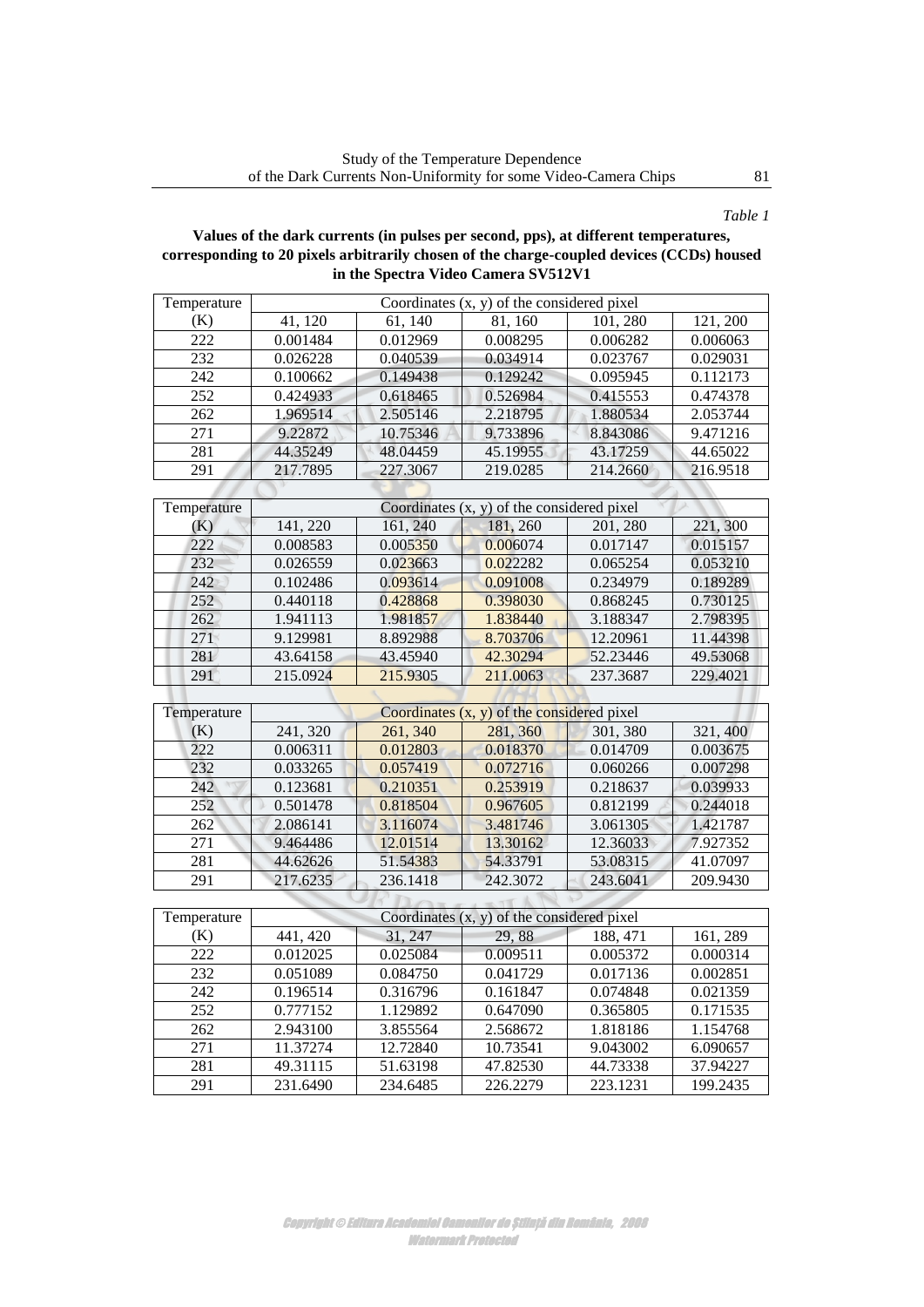### **3. Basic Data Processing**

Taking into account the complex character of the diffusion and depletion processes that lead to the dark currents emission, the use of some purely numerical parameters is indicated.

That is why we calculated: a) the decimal logarithms  $\log De_i^-(T)$  of the dark currents  $De_i^-(T)$  $\overline{f}_i^-(T)$ , b) the arithmetical averages  $\langle \log De_i^-(T) \rangle$  of the dark currents logarithms for different pixels at a given temperature, c) the corresponding geometrical average of dark currents  $\langle De^{-}(T) \rangle$ , d) the square mean deviations  $s(\log De^{-}(T))$  – for each studied temperature - of the decimal logarithms of the dark currents, that represents a true measure of the dark currents non-uniformity, e) the mean amplitudes (in percents)  $A[s(De^{-}(T))]$  corresponding to the square mean deviations  $s(\log De^{-}(T))$ , for each temperature. Table 2 synthesizes the obtained results.

## **4. Basic Theoretical Model**

The theoretical model of dark currents in CCDs was studied in detail by works [4] - [6]. Because for a CCD used in the multi-pinned phase (MPP) mode, the surface dark current generated at the  $Si-SiO<sub>2</sub>$  interface is almost completely suppressed, the main remaining sources of dark currents are the depletion (or bulk) current generated in the depletion region and the diffusion dark current from the field-free region.

*Table 2* 

|                                  | <b>Temperature</b> (K) |           |           |        |        |        |              |          |
|----------------------------------|------------------------|-----------|-----------|--------|--------|--------|--------------|----------|
| <b>Parameter</b>                 | 222                    | 232       | 242       | 252    | 262    | 271    | 281          | 291      |
| $\langle \log De_i(T) \rangle$   | $-2.138$               | $-1.5086$ | $-0.9061$ | 0.2719 | 0.3603 | 1.0032 | 1.668        | 2.34856  |
| $\langle De(T) \rangle$<br>(pps) | 0.00727                | 0.03100   | 0.124137  | 0.5347 | 2.2925 | 10.075 | 46.4301      | 223.134  |
| s[logDe(T)]                      | 0.4159                 | 0.3409    | 0.2723    | 0.1980 | 0.1299 | 0.0730 | 0.04050      | 0.02233  |
| A[s(De(T))]                      | 160.5%                 | 118.4 %   | 87.19%    | 57.76% | 34.86% | 18.3%  | $\pm 9.77\%$ | $+5.27%$ |

**The values corresponding to the main statistical parameters of the dark currents nonuniformity, for the 20 above indicated arbitrarily chosen pixels (see Table 1)** 

In the region depleted of carriers (of size  $x_{dep}$ , where the electric field sweeps the electrons and holes to the *n*- and *p*-regions, resp.) of CCDs operating in the deepdepletion mode (when  $n, p \ll n_i$ ), the depletion dark current in  $e^t$ s (or counts/s) per pixel is: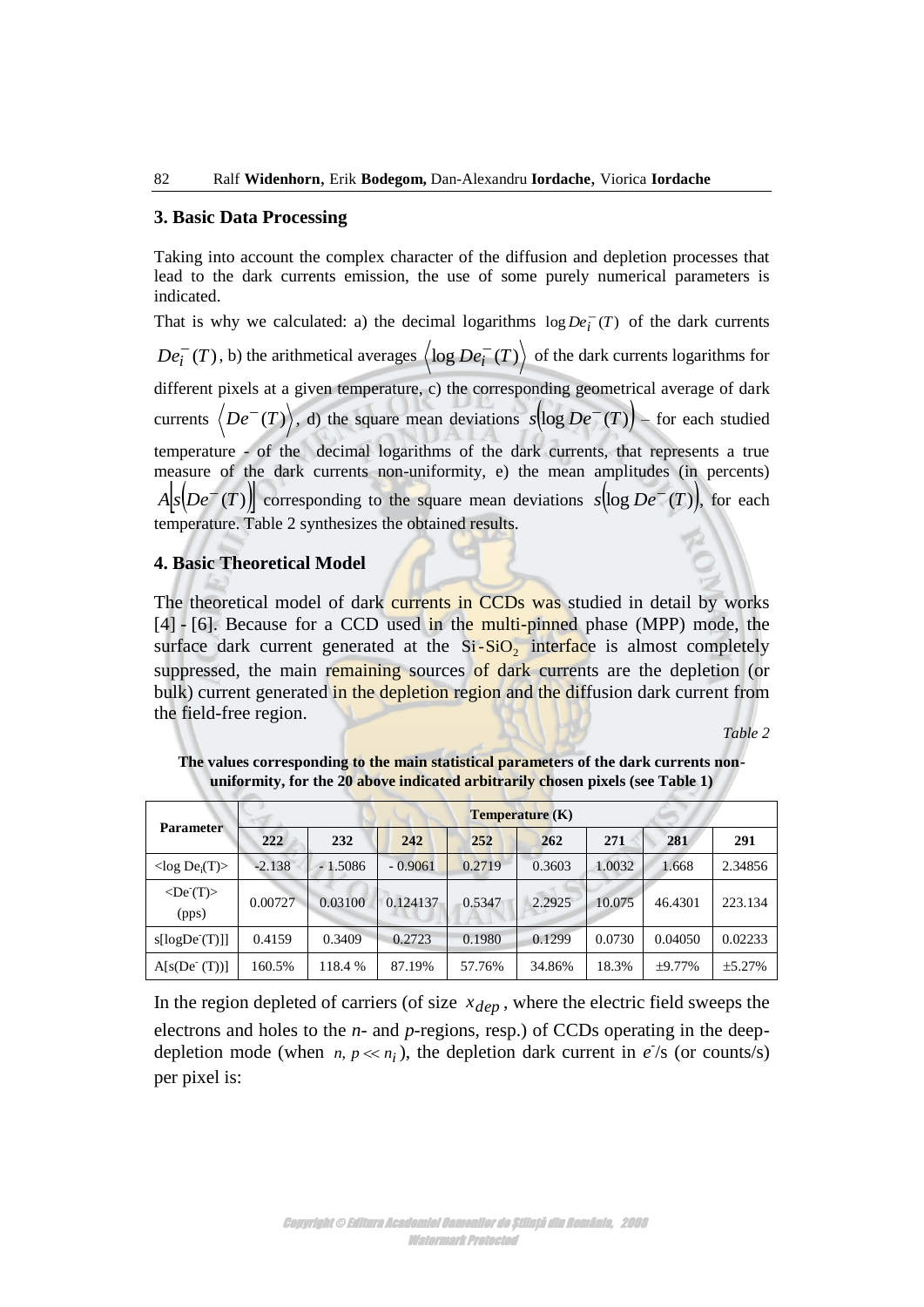$$
De_{dep}^{-} = De_{0,dep}^{-} \cdot T^{3/2} \cdot \frac{\exp\left(-\frac{E_g}{2kT}\right)}{\cosh\left[\frac{E_t - E_i}{kT} + a\right]},
$$
 (1)

where:

$$
a = \arg \tanh \frac{\sigma_p - \sigma_n}{\sigma_p + \sigma_n} \; , \; \alpha = -\lim_{T \to 0} \frac{dE_g}{dT}, \qquad (2)
$$

 $E_g$  being the energy gap,  $E_i$  - the intrinsic Fermi level, while  $\sigma_p$ ,  $\sigma_n$  are the cross-sections for holes, and electrons, respectively.

Similarly, the diffusion contribution to the dark currents is given by the expression [3b], [6]:

$$
De_{diff}^- = De_{0,diff} \cdot T^3 \cdot \exp\left(-\frac{E_g}{kT}\right). \tag{3}
$$

The accomplished study pointed out that the simplified theoretical model that assumes that the cross-sections corresponding to holes and electrons, resp. are practically equal:  $\sigma_p \approx \sigma_n$ , leads to sufficiently accurate descriptions of the temperature dependence of dark currents, being so the most suitable to the present study.

# **5. Results of the accomplished calculations**

We accomplished the fitting of the parameters of the theoretical model given by relations (1) [with the assumption  $\sigma_p = \sigma_n$ ] and (3), obtaining the values of

parameters  $|E_t - E_i|$  (see table 3),  $De^-_{0, \text{diff}}$ ,  $De^-_{0, \text{dep}}$ ,  $E_g$ .

*Table 3* 

**The basic parameters of impurities present in the studied CCD chip** 

| <b>Impurity</b>         | $\left  \mathbf{E}_\text{t} \mathbf{\text{-}E}_\text{i} \right $ , meV | <b>Generation rates</b><br>$(e^t/s$ at $55^0C$ | <b>References</b> |
|-------------------------|------------------------------------------------------------------------|------------------------------------------------|-------------------|
| $Pt_1$                  | $\approx$ 20                                                           |                                                |                   |
| Ni, Co                  | $<$ 30                                                                 | 3700                                           | 191               |
| $Au_1$                  | $< 30$                                                                 | 565                                            | 19.               |
| Mn                      | < 50                                                                   | 6400                                           | [9]               |
| Pt <sub>2</sub>         | $\approx 60$                                                           | 970                                            | [9]               |
| Pt <sub>3</sub>         | 90130                                                                  |                                                | $[8]$ , $[10]$    |
| Non-identified impurity | 100                                                                    | 70                                             | [9]               |
| Fe                      | 120150                                                                 | 195                                            | [9                |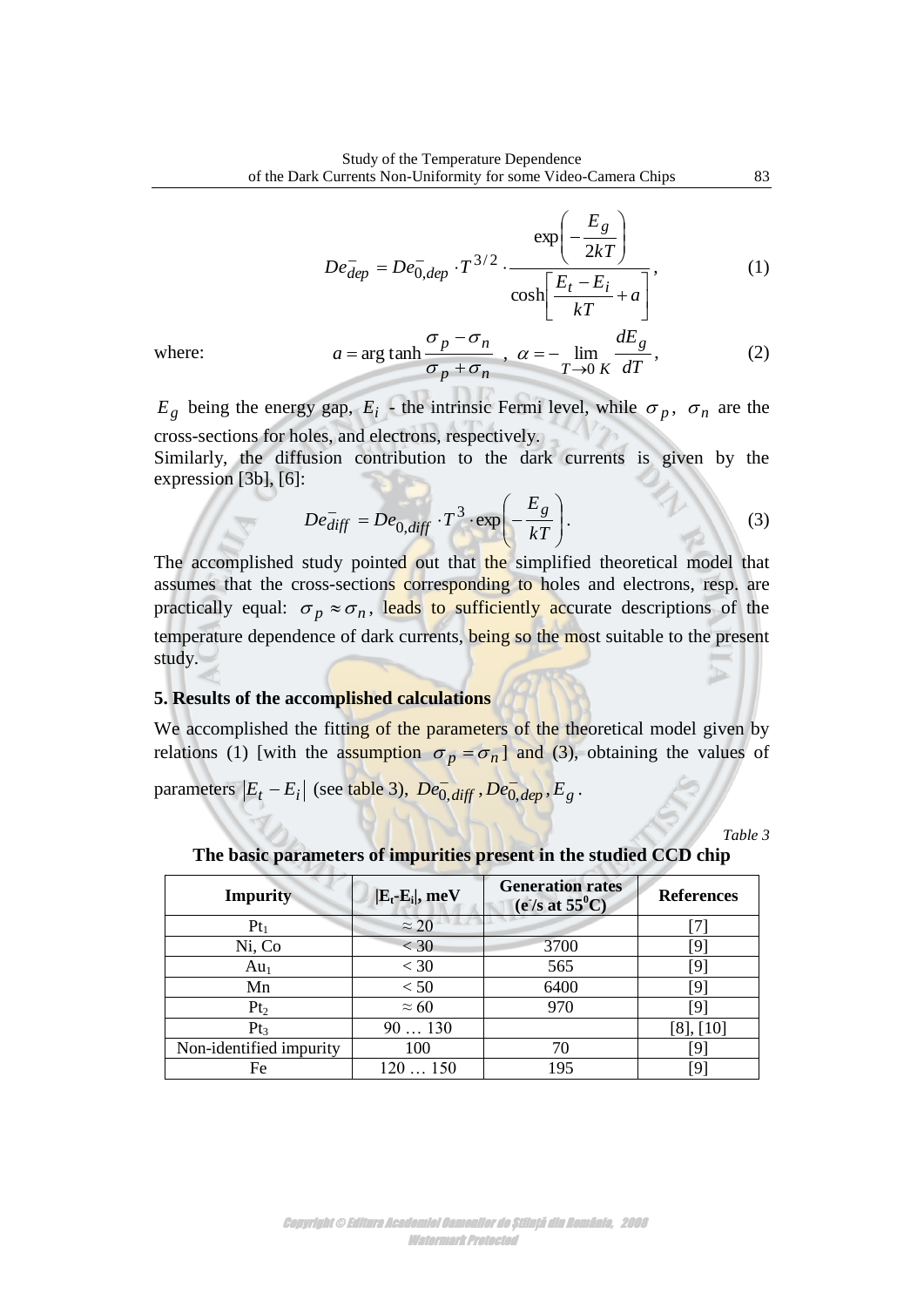The average accuracy of this description (2.36%) is better than that of the standard (simplified) description (2.7225%) and rather near to the lowest limit of experimental errors (1.608%). The examination of the obtained results indicates that the spreading of the electrical engineering parameters – dark currents is mainly produced by the spreading (due to the pixels non-uniformity) of the physical parameters  $E_g$  and  $|E_t - E_i|$ . In fact, after the elimination of the roughly erroneous values, the remaining results grouped in the confidence intervals:

a) 
$$
|E_g| \in [1.04, 1.07]eV
$$
 (4 pixels),  $|E_g| \in [1.07, 1.08]eV$  (10 pixels),  
\n $|E_g| \in [1.09, 1.13]eV$  (4 pixels),  
\nb)  $|E_t - E_i| = 27.14 \pm 7.16 \text{ meV}$  (for 11 pixels), (4)

and:

b) 
$$
|E_t - E_i| = 27.14 \pm 7.16 \text{ meV}
$$
 (for 11 pixels),  
\n $|E_t - E_i| = 54.47 \pm 5.90 \text{ meV}$  (for other 6 pixels),  
\n $|E_t - E_i| = 91.01 \text{ meV}$  (for the 18<sup>th</sup> studied pixel). (5)

The obtained results for the energy difference  $|E_t - E_i|$  are in agreement with the results obtained by means of other experimental methods [7]-[10]. Taking into account the central role of the energy gap  $E_g$ , the correlation coefficients  $r(E_g, P)$ of its obtained values with different other parameters *P* of the studied pixels were also calculated. Due to the low values of the correlation coefficients corresponding to the pixel position:

$$
r(E_g, pixel's \mid X \mid index) \cong -0.43671, r(E_g, pixel's \mid Y \mid index) \cong -0.13286,
$$
  

$$
r(E_g, disc) \text{tan } ce \mid pixel - chip \text{ center} \text{tan } x \le 3.54 \times 10^{-7},
$$

one finds that the physical parameters of pixels do not depend on their position inside the studied chip. Due to the action of the Meyer-Neldel relations [11], unlike the rather low values of the above indicated correlation coefficients, those corresponding to  $r(E_g, P)$ , where the parameter *P* is the logarithm of a preexponential factor  $De^{-}_{0,diff}$ ,  $De^{-}_{0,dep}$  or even the modulus of the energies difference  $|E_t - E_i|$  are considerably higher:  $r(E_g, De_{0,diff}^-) \approx 0.999945$ ,  $r(E_g, De_{0,depl.}^-) \approx 0.881$ , and:  $r(E_g, |E_t - E_i|) \approx 0.67658$ . One finds so that the energy gap  $E_g$  is very strongly correlated with the pre-exponential factor  $De^{-}_{0,diff}$ , a medium strength correlation with  $De^{-}_{0,depl}$ , and a weak correlation with the energies difference  $|E_t - E_i|$ .

For this reason, we studied also the regression lines expressing the logarithms of the pre-exponential factors in terms of the gap energy  $E_g$ :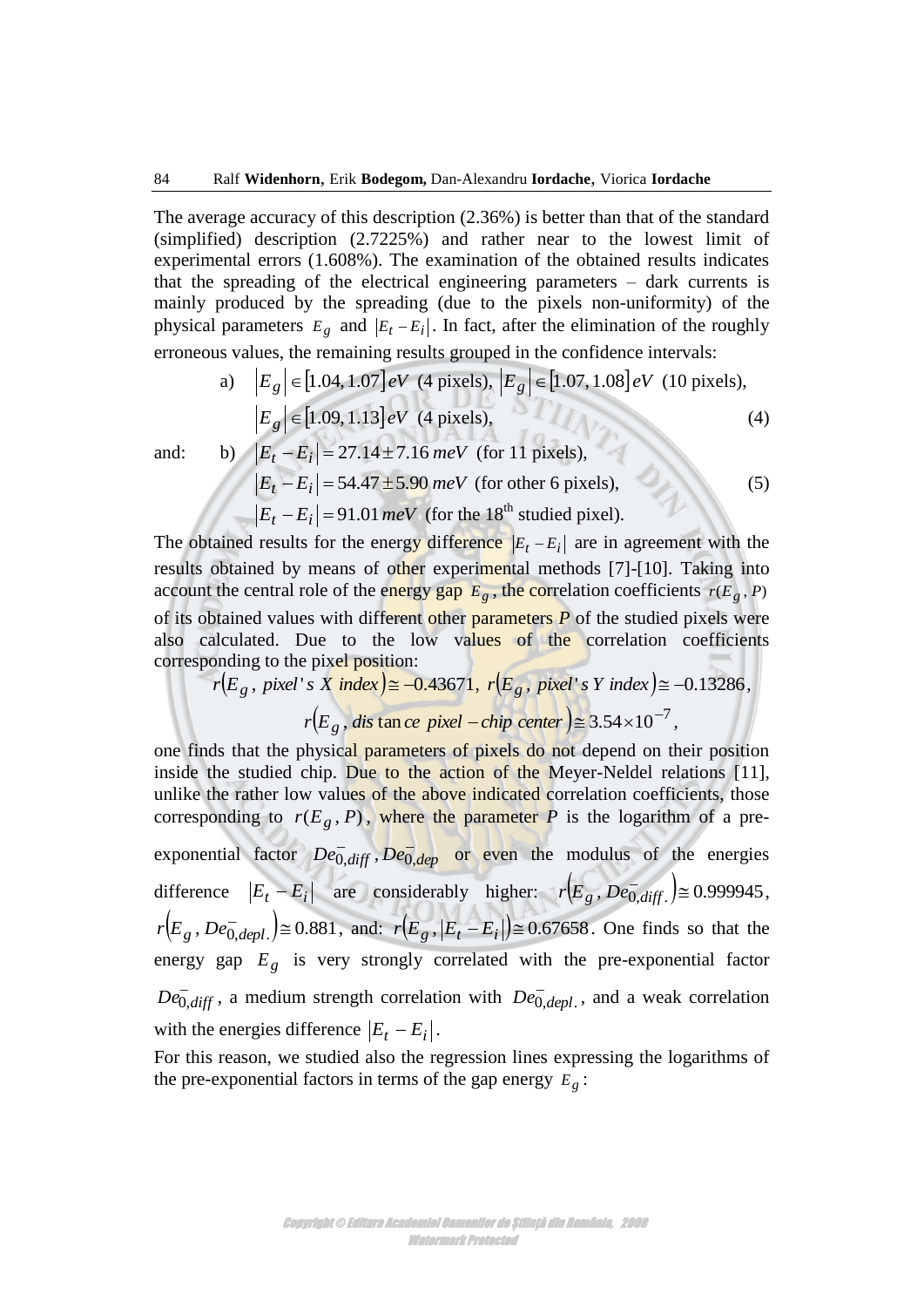$$
\log De^{-}_{0,diff.} = i + \frac{E_g}{kT_{o,diff.}}, \qquad \log De^{-}_{0,depl.} = i + \frac{E_g}{2kT_{o,depl.}} \tag{6}
$$

where *i*, *i* and  $T_{o,diff}$ .  $T_{o,depl}$  are the intercepts, and the characteristic temperatures, of the regression lines corresponding to the diffusion and to the depletion processes, respectively. Introducing the expression (6) in the relations (1) and (3) describing the contributions of the diffusion and depletion processes, resp. to the dark currents, there are obtained the expressions:

$$
De_{diff.}^{-} = \exp\left[i + \frac{E_g}{k} \left(\frac{1}{T_{o,diff.}} - \frac{1}{T}\right)\right] \cdot T^3,
$$
\n
$$
De_{depl.}^{-} = \exp\left[i + \frac{E_g}{2k} \left(\frac{1}{T_{o,depl.}} - \frac{1}{T}\right)\right] \cdot T^{3/2} / \cosh\left[\frac{E_t - E_i}{kT}\right].
$$
\n(7)

The accomplished calculations starting from the experimental results synthesized by Table 1, led to the values:

$$
i \approx -10.3815
$$
,  $T_{o,diff.} \approx 300 K$ , and:  $i' \approx -7.103$ ,  $T_{o,depl.} \approx 274 K$ .

# **6. Interpretation of the obtained results**

Because: a) the correlation coefficient  $r(E_g, De_{0,diff}^-) \ge 0.999945$  is very high, the relation (6a) is very accurate, and: b) the characteristic temperature  $(T_{o,diff}] \cong 300 K$  of the diffusion phenomenon is rather near to the studied temperatures [located inside the range 222….291 K], the spreading of the diffusion currents values is rather small. Despite the characteristic temperature  $T_{o,depl} \cong 274 K$  is located even inside the range of studied temperatures (222....291 K), because: a) the correlation coefficient  $r(E_g, De_{0,dep.}^-) \approx 0.881$  is not too high, hence the relation (6b) is not an exact one, existing a considerable spreading of the pre-exponential factor  $De^{-}_{0,dep}$  values around the regression line indicated by relation (6b), b) the depletion currents depend also on the values of the energies difference  $|E_t - E_i|$ , that: (i) present a considerable spreading [see expression (5)], (ii) are not practically correlated with the energy gap  $E<sub>g</sub>$ , the spreading of the depletion currents is considerably higher than that of the diffusion dark currents.

Because the depletion currents prevail at lower temperatures, it results that the spreading of the dark currents will be considerably larger at low temperatures, in agreement with the experimental results indicated by Figs. 1.